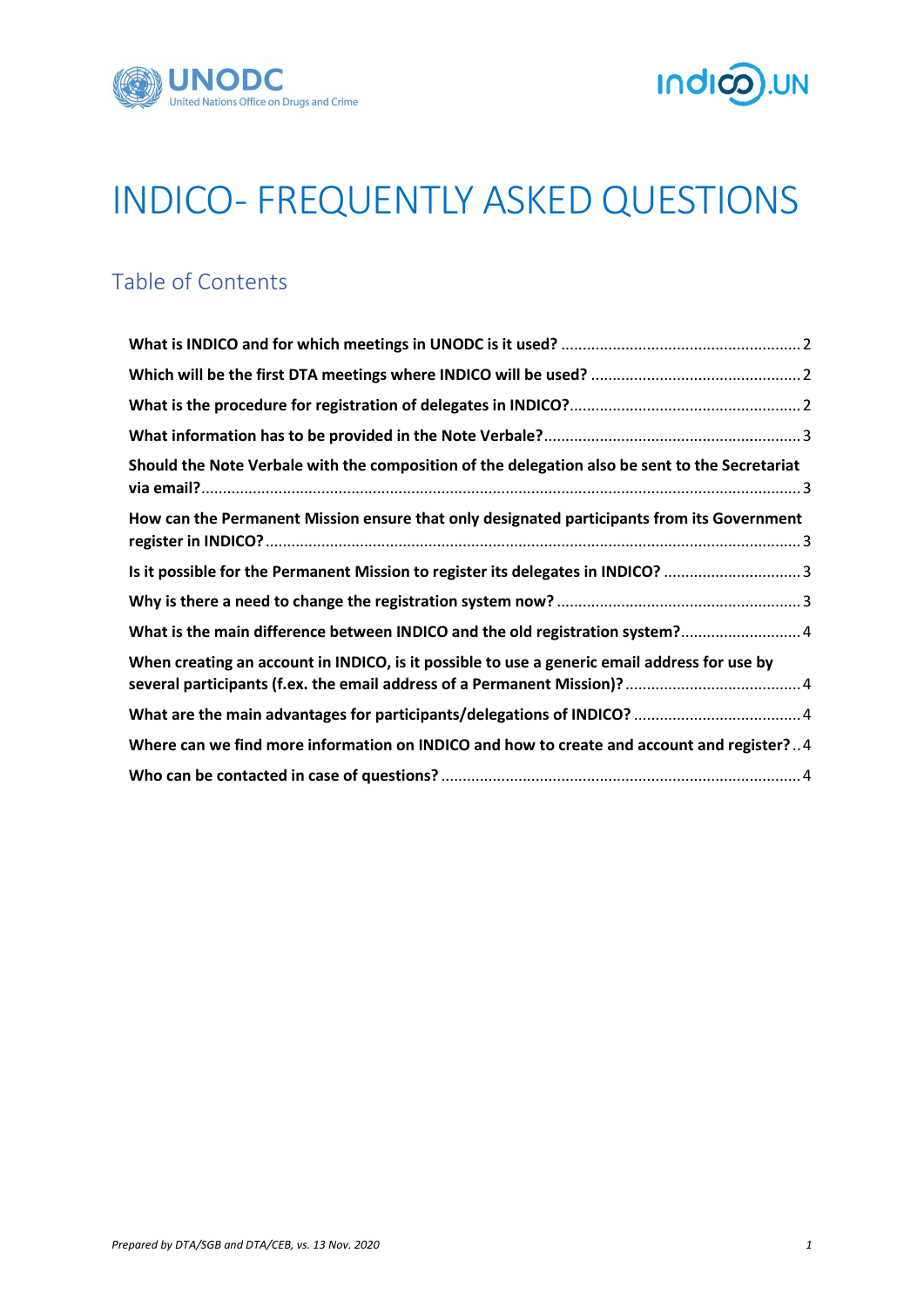



#### <span id="page-1-0"></span>What is INDICO and for which meetings in UNODC is it used?

INDICO is an open source platform customized by the UN Office in Geneva for the organization of conferences, workshops and meetings. In the **Division for Treaty Affairs**, INDICO will be introduced as the new registration system for intergovernmental meetings organized by the following Secretariats:

- the Secretariat to the Governing Bodies (DTA/SGB)
- the Corruption and Economic Crime Branch (DTA/CEB)
- the Organized Crime and Illicit Trafficking Branch (DTA/OCB)

#### <span id="page-1-1"></span>Which will be the first DTA meetings where INDICO will be used?

The first meetings where INDICO will be used are:

- Joint meetings of the Implementation Review Group, the Working Group on Asset Recovery and the open-ended intergovernmental expert Meeting on international cooperation under the UN Convention against Corruption **(16-18 November 2020)** [https://www.unodc.org/unodc/en/corruption/registration/november-2020-uncac](https://www.unodc.org/unodc/en/corruption/registration/november-2020-uncac-meetings/index.html)[meetings/index.html](https://www.unodc.org/unodc/en/corruption/registration/november-2020-uncac-meetings/index.html)
- Second intersessional meeting of the Conference of the States Parties to the UN Convention against Corruption on preparations for the special session of the General Assembly against corruption **(19 and 20 November 2020)** [https://www.unodc.org/unodc/en/corruption/registration/2nd-ism-on](https://www.unodc.org/unodc/en/corruption/registration/2nd-ism-on-ungass2021/index.html)[ungass2021/index.html](https://www.unodc.org/unodc/en/corruption/registration/2nd-ism-on-ungass2021/index.html)
- Reconvened 63rd session of the Commission on Narcotic Drugs **(2-4 December 2020)** *\*\*\* Registration in INDICO is open\*\*\** <https://v2-reg-demo.unog.ch/event/84/>
- Regular and reconvened 29th session of the Commission on Crime Prevention and Criminal Justice **(3-4 December 2020)** *\*\*\* Registration in INDICO is open\*\*\** <https://v2-reg-demo.unog.ch/event/86/>
- 14th United Nations Congress on Crime Prevention and Criminal Justice **(7-12 March 2021)** *\*\*\* Registration details will follow\*\*\**

#### <span id="page-1-2"></span>What is the procedure for registration of delegates in INDICO?

- Permanent Missions will receive the link to register for an event in the invitation Note Verbale from the Secretariat;
- Permanent Missions share the link to register for the event together with the Note Verbale containing the composition of their delegation to the designated delegates and ask them to register in INDICO;
- Delegates create an account in INDICO (for the first time only) and register for the event, attaching the required proof for their participation (i.e. Note Verbale from the PM).
- The Secretariat reviews and approves the registration of the delegates.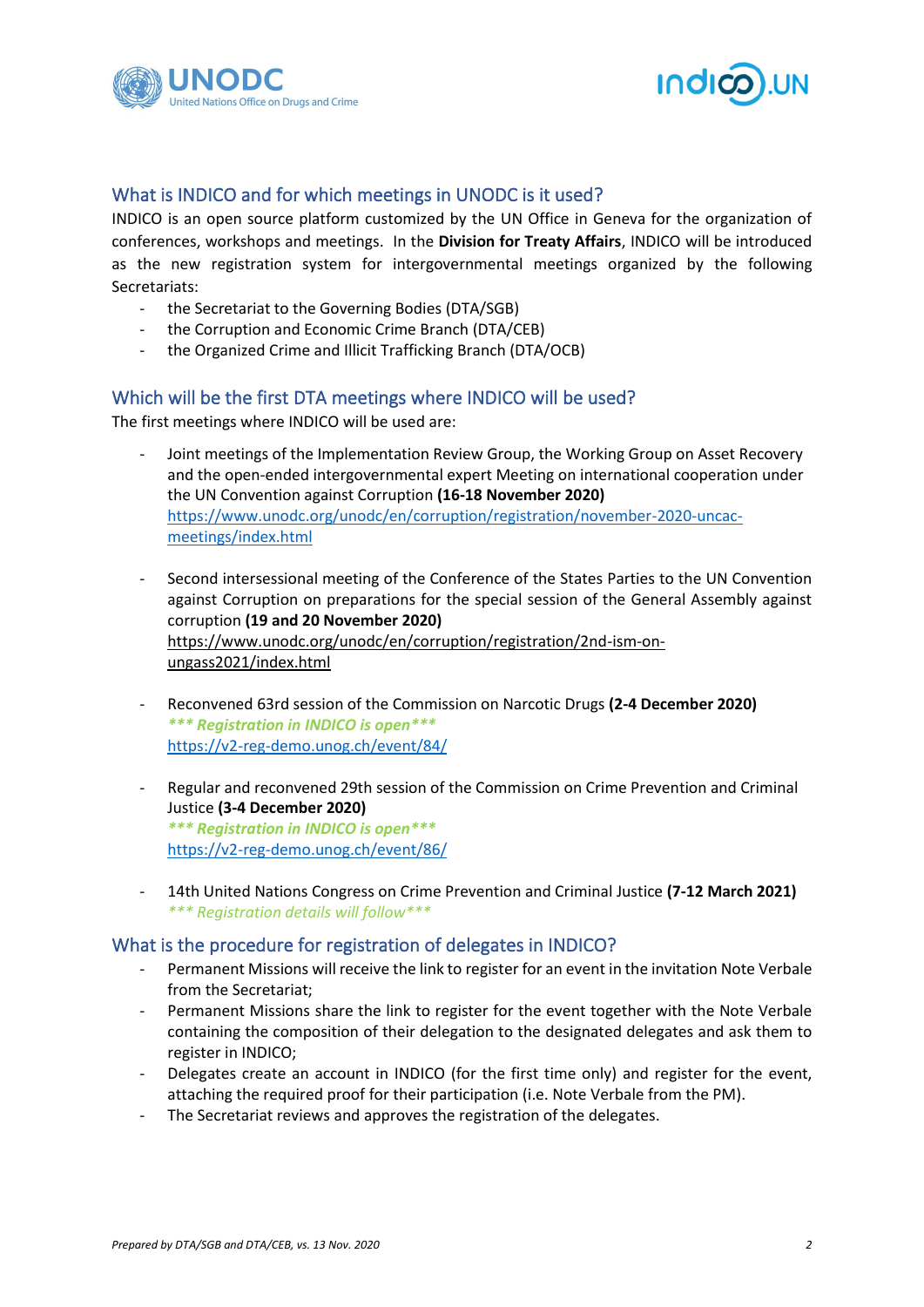



#### <span id="page-2-0"></span>What information has to be provided in the Note Verbale?

- The Note Verbale has to be issued by the Permanent Mission accredited to the United Nations Office (Vienna);
- In line with the information provided by the organizing Secretariat regarding in-person and online participation, the Note Verbale should:
	- o list the **members** of its delegation to the event;
	- o indicate the **Head of Delegation**;
	- o for each delegate indicate whether he/she will participate **in-person** or **online;**
	- o In the case of online participation, whether the delegate will be a **'speaker'** or an **'observer'.**

# <span id="page-2-1"></span>Should the Note Verbale with the composition of the delegation also be sent to the Secretariat via email?

Notes Verbales sent to the Secretariat by email may serve for information purposes, but do not replace the requirement to register in INDICO.

*Pls. note: Only registrations submitted in INDICO together with the corresponding Note Verbale from the Permanent Mission will be considered and approved by the Secretariat.* 

# <span id="page-2-2"></span>How can the Permanent Mission ensure that only designated participants from its Government register in INDICO?

The Secretariat carefully reviews all applications received against the uploaded Note Verbale issued by the Permanent Mission.

In addition to that, there is an option for the Permanent Mission to nominate a 'Focal Point': INDICO offers the possibility for the event manager (i.e. the Secretariat) to provide a designated 'Focal Point' at the Permanent Mission with elevated access rights in INDICO.

A 'Focal Point' will be able to review and pre-approve (or reject) all persons who register for an event in INDICO as their Government participants. The Secretariat receives only the registrations that have been pre-approved by the 'Focal Point', checks whether all the information is correct and only then approves the registration.

Permanent Missions that would like to nominate a 'Focal Point' are kindly requested to submit a Note Verbale with the name, title, and contact details (email address) of the designated person to the organizing Secretariat. A 'Focal Point' also has to have his/her own account in INDICO.

#### <span id="page-2-3"></span>Is it possible for the Permanent Mission to register its delegates in INDICO?

Designated 'Focal Points' at the Permanent Mission in principle would have the possibility to register delegates on their behalf and upload the Note Verbale, as long as delegates have already created their account in INDICO.

*Note: A pre-requisite will be for the delegate to have an INDICO account.*

#### <span id="page-2-4"></span>Why is there a need to change the registration system now?

Since the COVID-19 pandemic, new ways for conducting conferences had to be developed, notably by way of hybrid formats -- combining an in-person component with online participation. These new